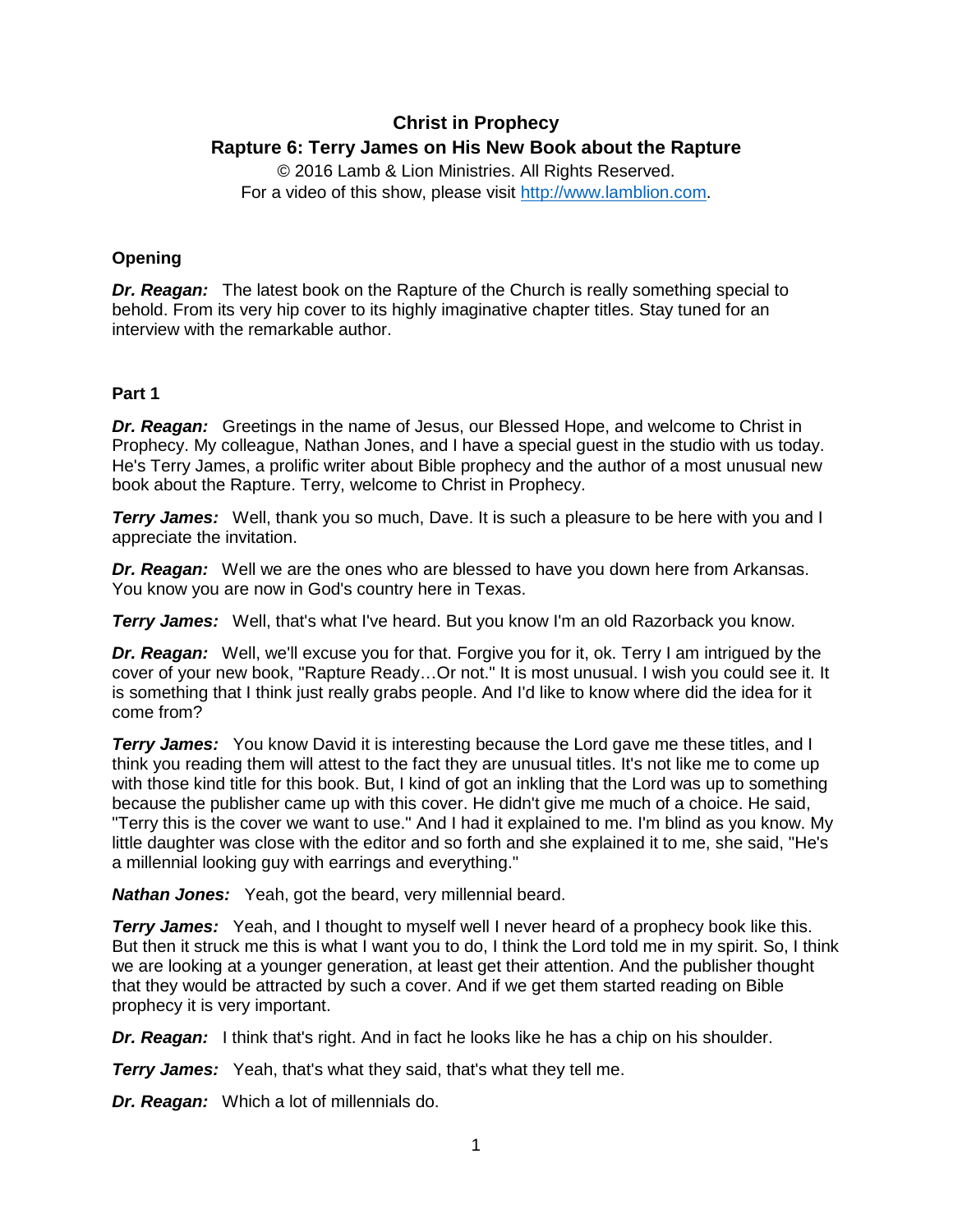*Terry James:* That's what they tell me.

**Dr. Reagan:** Well Terry as you mentioned you're blind. And I am just fascinated by the fact that you are able to produce so many books. Do you have special tools that you use to help you?

**Terry James:** Well I do. I have the JAWS program it is Jobs Accessible Word System, that is the acronym JAWS. And it--

*Dr. Reagan:* We are not talking about sharks here.

*Terry James:* No. No, not exactly. Although my wife gets mad enough sometimes when that thing is going in there that she thinks I've got something going with a shark or something. But, no it is a voice synthesis. It plays back every letter, every word, every sentence, paragraph and so forth and it becomes second nature to you.

*Dr. Reagan:* Have you always been blind?

**Terry James:** No, I haven't. I could see very well until I was 50 years old actually. And then I started manifesting the disease which is retinitis pigmentosa it is a degenerative retinal hereditary disease. And I could see relatively well with central vision until I was about 50, and then it got in my central vision. So, since that time, I was in public relations and advertising at the time and God turned my whole life around and got me writing books.

*Dr. Reagan:* Well I praise God the way He is using you today. In just a moment we are going to take a break and we'll come back and talk about the content of this book.

# **Part 2**

*Dr. Reagan:* Welcome back to Christ in Prophecy and our interview with Terry James, the author of a new book about the Rapture called, "Rapture Ready…Or Not."

*Nathan Jones:* Terry you've got a very imaginative title, "Rapture Ready…Or Not." But the subtitle says, and it goes around this guy's shoulder here, "15 Reasons this is the Generation that Will be Left Behind." It is very definitive. Why do you think this is the season of the Lord's return?

*Terry James:* Well I think it is Nathan because you know Jesus said, "When you see all of these things beginning to come to pass, then look up, and lift your head for your redemption draweth near." That is from Luke 21:28. Certainly I believe we have more than begun to see these things coming to pass. And we talk about the term quiet often, matter of fact I've heard it mentioned on Christ in Prophecy the term convergence. All these things converging. All of these signals that Jesus and the prophets gave for this end time generation I believe are upon us.

*Nathan Jones:* So, all the signs of the times are converging together instead of being separate.

*Terry James:* I think so.

*Nathan Jones:* Ok.

**Terry James:** And I think that in itself constitutes a major sign that they are all coming together.

*Nathan Jones:* Well--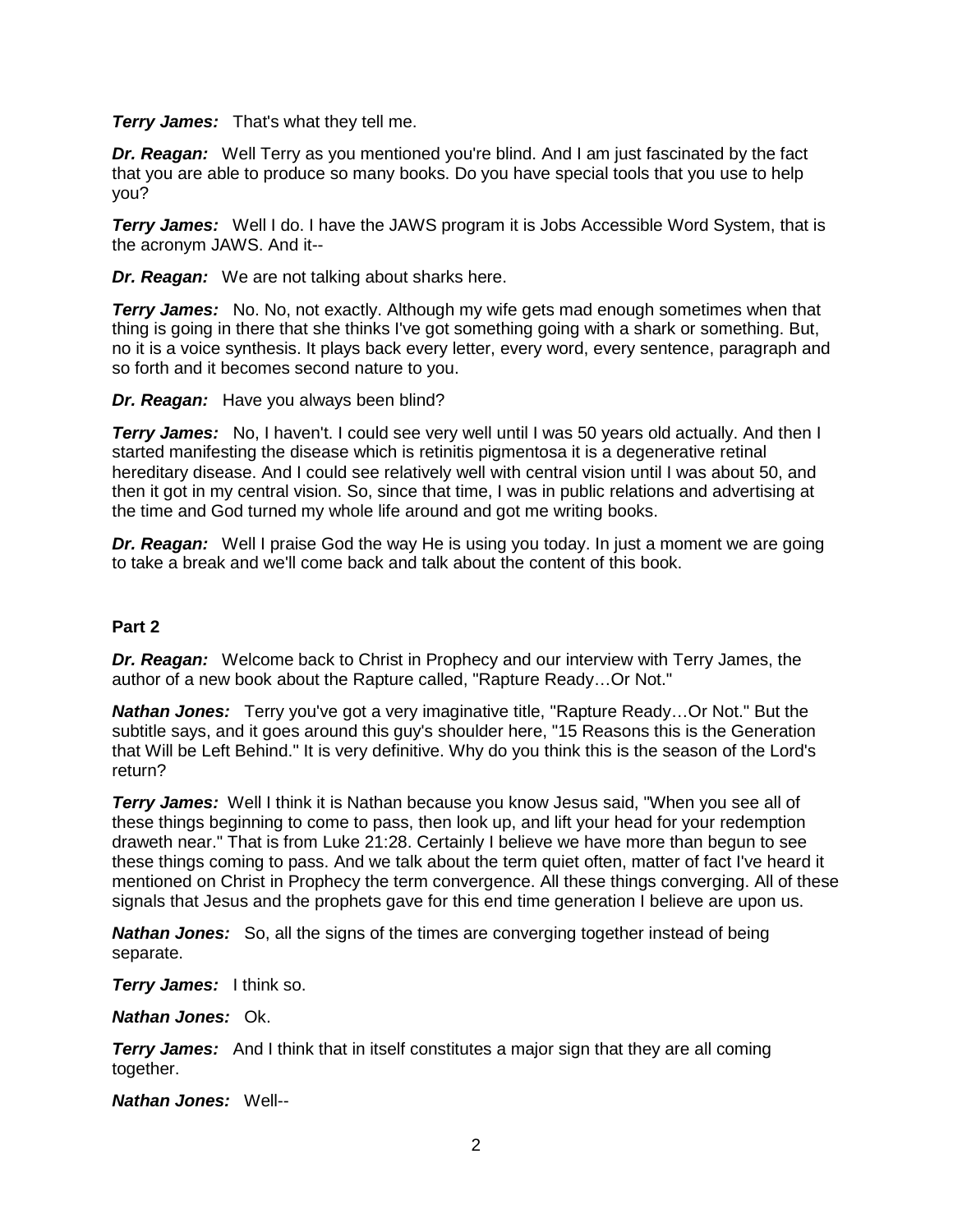**Dr. Reagan:** In that regard I wrote a book about the signs of the times a couple of years ago and I sent out questions to 22 Bible prophecy experts and asked them to respond. And I asked them what do they consider to be the most important sign of the end time, and I expected all of them to say Israel. But they didn't. They said convergence. Convergence. Convergence over and over again.

*Nathan Jones:* Well speaking of the different signs of the times let me go through each of your very cleverly named chapters, you've got 15 of them. And if you could tell me either a little about them or just identify the sign that you say is there and then we'll talk how they converge into one super sign.

## *Terry James:* I'll try.

*Nathan Jones:* Ok, this is really great, "The End Isn't Near…It's Here?" What is the sign does that refer to?

**Terry James:** Well, I think mainly again it is convergence, it is all of the things we see coming together. But I think the primary thing that struck me immediately was the fact that I was getting such hate e-mail from people. Not only, you know from the lost, not nearly as many from the lost as confessing or professing Christians.

## *Nathan Jones:* Yes.

*Terry James:* And they were denying the Rapture and saying all these things were just a bunch of hooey, and we should be looking for Antichrist or the new world order or something rather than for Jesus Christ.

*Dr. Reagan:* The word I wrote down to sum up that chapter was scoffers.

*Nathan Jones:* Scoffers, yes in the end times scoffers would come.

*Terry James:* Scoffers, exactly.

*Nathan Jones:* Chapter 2 is, "UFO Sightings and Other Strange Stuff."

**Terry James:** "UFO Sightings and Other Strange Stuff." That is another one that came to me and we have to admit there have been a lot of strange stuff we've seen going on. And we've been confronted with these flying saucers and so forth, and stories of them for years, and years, and years. I think that, to cut to the chase I think that points to a time in the future when there is going to have to be an explanation for the Rapture of the Church. I really believe that UFOs and so forth will play a part in that. As part of the harmonic convergence or whatever you want to call it.

# *Nathan Jones:* The great delusion.

**Terry James:** Yeah, all this kind of thing. I think the grand delusion and I think that's what it is. I think of 2 Thessalonians chapter 2 and the great delusion is going to be sent for unbelievers.

*Nathan Jones:* Is that why chapter 3, "Planet Earth Needs a Shrink"?

**Terry James:** That's right. Again in Luke nations will be in great distress with perplexity. Certainly we see that no matter which way we look. If we are talking about economy, or even this election. I've never seen such distress and perplexity, and anxiety over just the election we've been talking about in 2016.

*Nathan Jones:* Amen.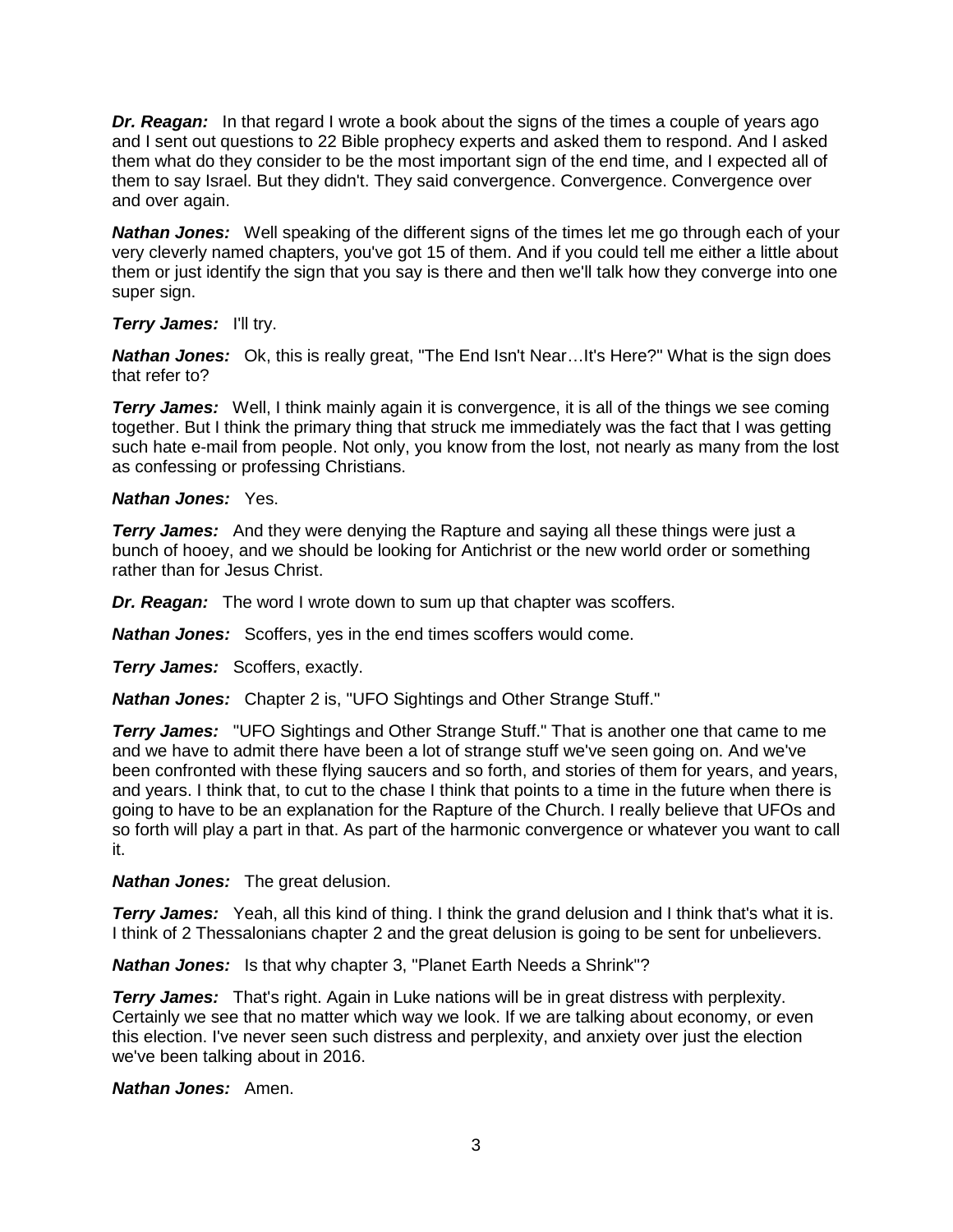*Terry James:* So, I think that all of these things again are going to come together and people are distressed. And this is a mild, this is a before the Tribulation. This is going to fit the Tribulation era. So, we are seeing things that are developing now that are really going to be pumped up during the Tribulation era itself.

*Nathan Jones:* Excellent chapter I liked is chapter 4, "Big Brother for a Not-So-Brave New World." What's the sign of the time that that chapter is about?

**Terry James:** Well of course that is the technologies that have developed that I think are developing for the Anti-Christ system that is going to come about. And of course George Orwell wrote the big brother portion, "1984," the book "1984" the novel and Aldous Huxley did in 1932, "A Brave New World." And I think we are seeing the two kind of combine in our time. I think we are seeing these things come together technologically. And as Daniel chapter 12 says, you know we see all these things developing a great increase in knowledge and other things.

*Nathan Jones:* Certainly an age of surveillance isn't it?

*Dr. Reagan:* Well that is something that I like to emphasize in my teaching about Bible prophecy is the fact that there are many, many Bible prophecies about the end times that cannot be understood apart from modern technology.

*Terry James:* That's right.

**Dr. Reagan:** Like the two bodies of the witnesses lying in the streets of Jerusalem and the whole world looking upon them. Well how can the whole world look upon them? Nobody understood that until the 1960's when we had satellite television.

*Terry James:* That's right.

*Nathan Jones:* What about this new trend? Chapter 5, "Vampires, Zombies, Transhumans, and Other Fiends." This word transhuman is getting more and more popular.

**Terry James:** Well you know I think the scripture that came to mind there that inspired this chapter title I think in Genesis chapter 6, "And their minds were only on evil continually."

#### *Nathan Jones:* Yes. Yes.

**Terry James:** And certainly or even from my time as a child. Dave yours too probably you know remember "Dracula" and "Frankenstein" and all those movies in the theatres that were so popular. I loved them I have to tell you. My mom wouldn't let me go see them, but I liked them. And so I think that from that time, and even before when Bram Stoker wrote "Dracula" and Mary Shelley wrote "Frankenstein" and so forth, from those times to this time we have progressed into a time that the mind-- you know we have the "Blair Witch Project." All of these things that have come out and it has got our young people's minds particularly fascinated. And so I think that is what this chapter was based upon.

*Dr. Reagan:* And a big shift has occurred in whereas we looked upon those as bad things, and horrible things, today they are often portrayed as good.

*Terry James:* That's right. Yeah.

*Nathan Jones:* Well chapter 6 "The Ravenous Bear and Other Prophesied Wild Beasts." I assume you mean Russia, right?

*Terry James:* Right. Right. You know the Bible speaks of you know Bible prophecy, Daniel in particular and even John talks about these wild beasts. Talks about the bear and the lion, the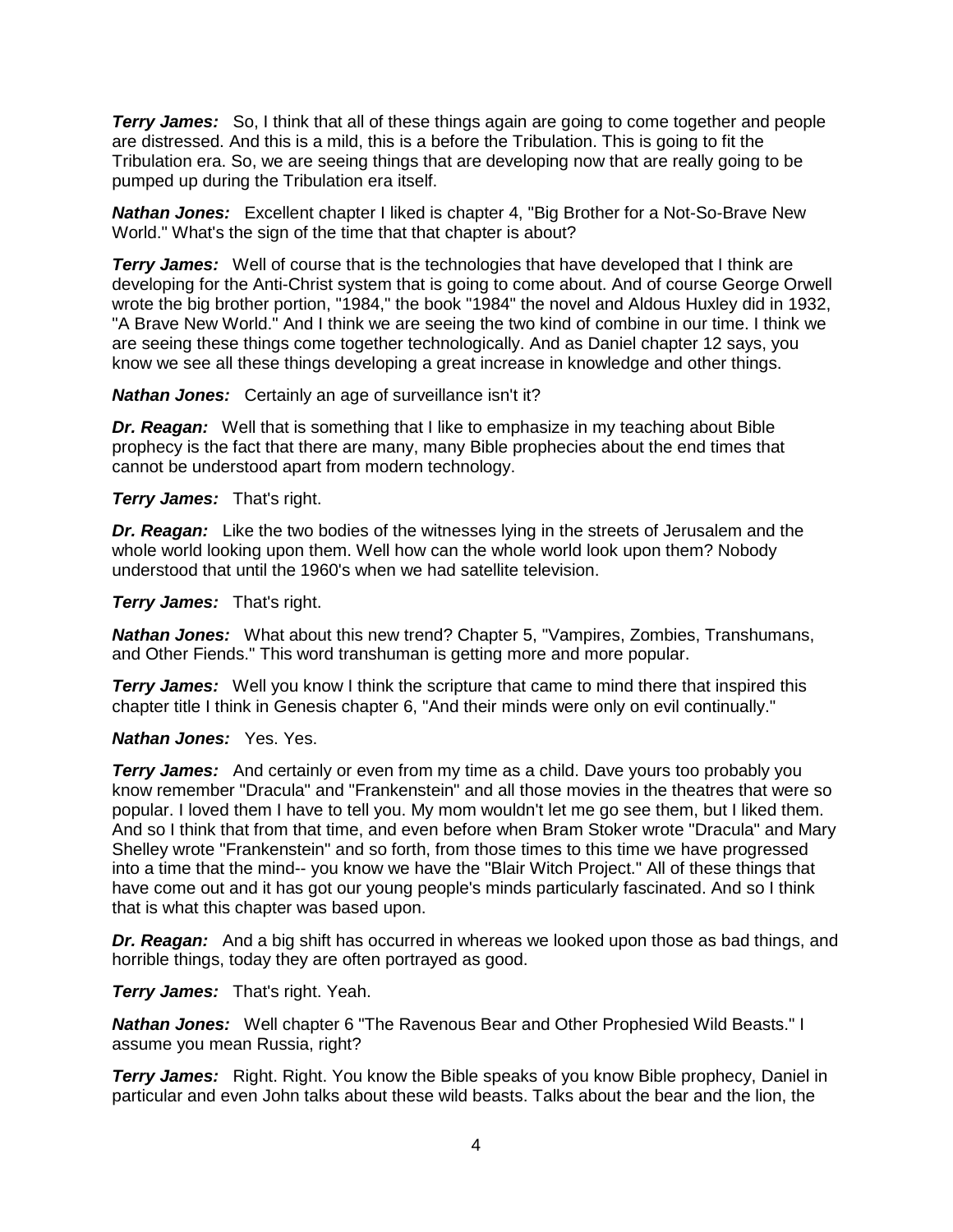leopard with wings and all of these things. And a composite beast that comes out of by the sea of humanity, and so forth.

*Nathan Jones:* And they all represent empires, and countries.

**Terry James:** Yeah, these are the final empire composite of I think the four major empires of the world.

*Nathan Jones:* So Babylon, Greece, Medo-Persia, and the Roman Empire combine to the revived Roman Empire.

*Terry James:* And we even see the two legs Constantinople and of course Rome, and now we're down to, I think that we down to the--don't you Dave down to the ten toes, maybe.

**Nathan Jones:** So, what you're saying is that the Bible prophesies that in the end times there is going to be a certain configuration of world politics that is going to come together.

**Terry James:** That's right. And I think that is the wild beast that I'm talking about. And that is how the Bible prophets phrase it. And I believe that.

*Nathan Jones:* So, all the nations are lined up in their end time order. Then you've got chapter 7, "Recall of History's Most Deadly Product." What is history's most deadly product?

**Terry James:** I based that upon, you know, they shall cry peace and safety. Well what is the number one worry? And it centers around Jerusalem. You know that is where they fear that World War III is going to ignite, probably more than any other place. And nuclear weapons is where we are going.

*Nathan Jones:* That is the most deadly product?

*Terry James:* Yeah, I think so. And that is what I base that upon.

*Nathan Jones:* Fantastic. Chapter 8--

*Dr. Reagan:* Chapter 8 gets a little racy.

*Nathan Jones:* Yeah. "Wanna See Some Nasty End-time Pictures?" Yeah.

*Terry James:* Yeah.

*Dr. Reagan:* That's the actual title, "Wanna See Some Nasty End-time Pictures?"

*Terry James:* Yeah, that came to me.

*Nathan Jones:* There's no pictures in the chapter by the way.

*Terry James:* No pictures. But I hope I painted some mental pictures--

*Nathan Jones:* Yes, you did.

**Terry James:** --of what will be going on. What is going on now to some extent. And that's Paul's perilous times 2 Timothy chapter 3.

#### *Nathan Jones:* Yes.

**Terry James:** So I went through some of those signals. I think probably the most profound is "they will live without natural affection." That is the one, and also they will have a form of godliness but be without the power thereof. But in particular on this particular one I think they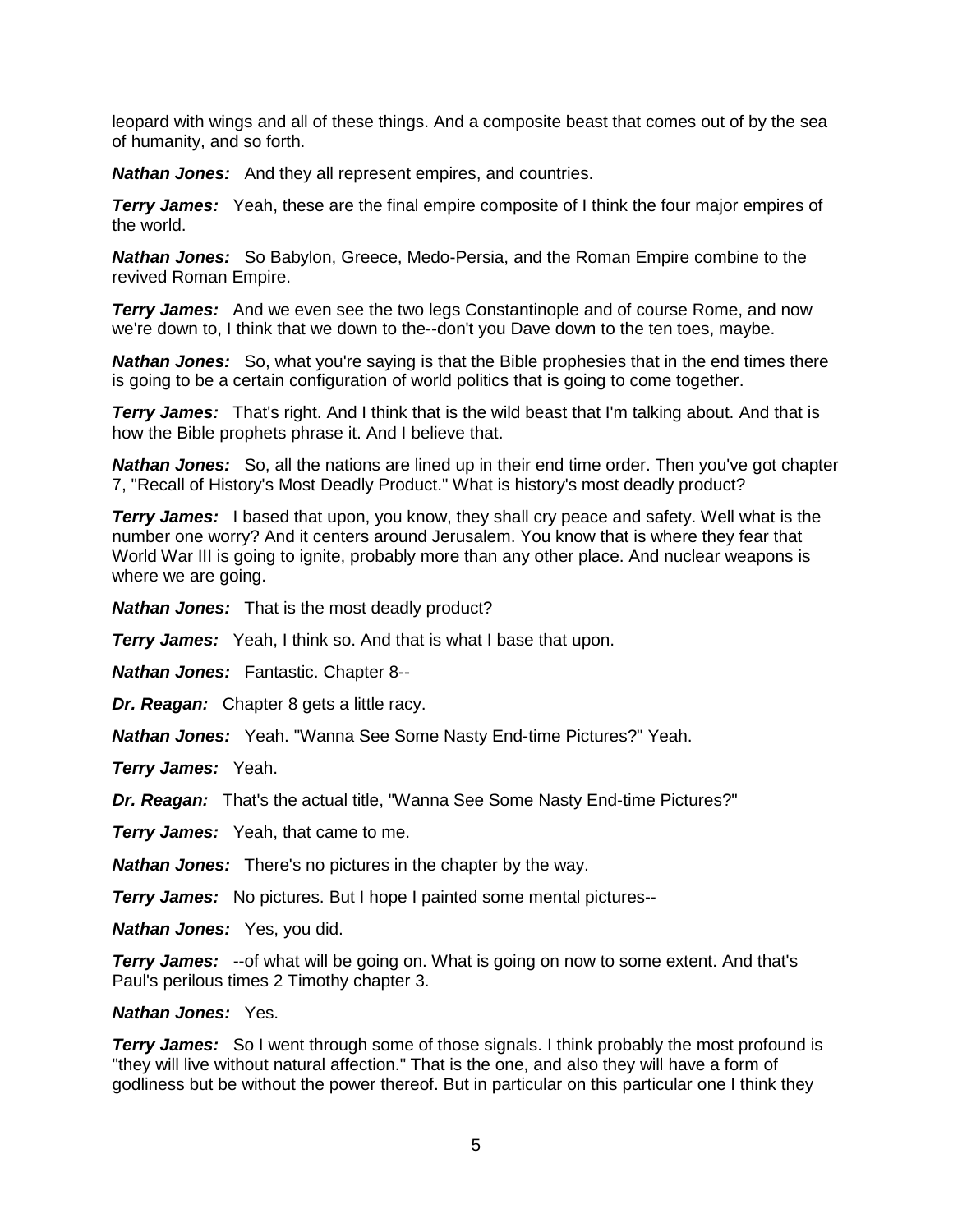will be without natural affection. Well we see that right now. I believe the two key things in being without natural affection. Affection indicates in my view at least abortion.

*Nathan Jones:* Yes.

*Terry James:* The most natural thing in the world for a mother to protect her child in the womb.

*Nathan Jones:* Yes.

*Terry James:* And the second thing is homosexuality.

*Nathan Jones:* Yes.

*Terry James:* That's not natural. That is without natural affection.

*Nathan Jones:* Exactly. Exactly. Then you've got after we've got the end-time pictures, chapter 9, "Yes, They're the Great Pretenders." Who are the great pretenders?

**Terry James:** Well, I think we've got a lot of those. What bothers me most I think is in the church. Jesus said there would be great deception, deceivers, and great deception. Paul said that they would seek sugar water more than meat, in the pews and so forth.

**Nathan Jones:** So you're not talking about the cults. You are actually talking about legitimate churches whose pastors are not teaching the Bible.

*Dr. Reagan:* He does get into cults there.

**Terry James:** I get into cults and pretty heavily there I do a lot of research on the cults.

*Nathan Jones:* Yeah, it is great information.

**Terry James:** But what bothers me most there I think is so called Christian churches who simply want to entertain the flock rather than get into true, the true Word of God.

*Nathan Jones:* And that's where we get to chapter 10, "The Humpty-Dumpty Dumbing Down for a Great Fall." Again a reference to the churches that are watering things down?

**Terry James:** Well, I think that is a part of it, yeah. But I mean the whole culture is being watered down. When you look at it you know we talk about politically the whole culture has been dumb downed to the point that they don't really understand the Constitutional principles. You know they think it is some sort of organic document as opposed to something that the Founding Fathers set in a biblical foundation. And so of course that is on the political scale. But on the scale of the church and so forth, well yeah we have been dumbed down to the point that the Gospel is no longer preached, and we've substituted it with a feel good pabulum.

*Nathan Jones:* Fantastic thought too since we are living in such an age of knowledge and yet we are not as knowledgeable as we were about the Bible and other important things.

*Terry James:* That's right.

*Nathan Jones:* And then chapter 11, "The Roman Empire Strikes Back." I love that title.

**Terry James:** Well, I think we are see this happen. You know I think we've seen it developing over the years from the time of what is it, the Coal Community Agreement in Europe years and years ago. And since then we've seen so much develop with the European Union. I do not believe that the Antichrist is going to come out of some kind of Muslim form.

*Dr. Reagan:* No.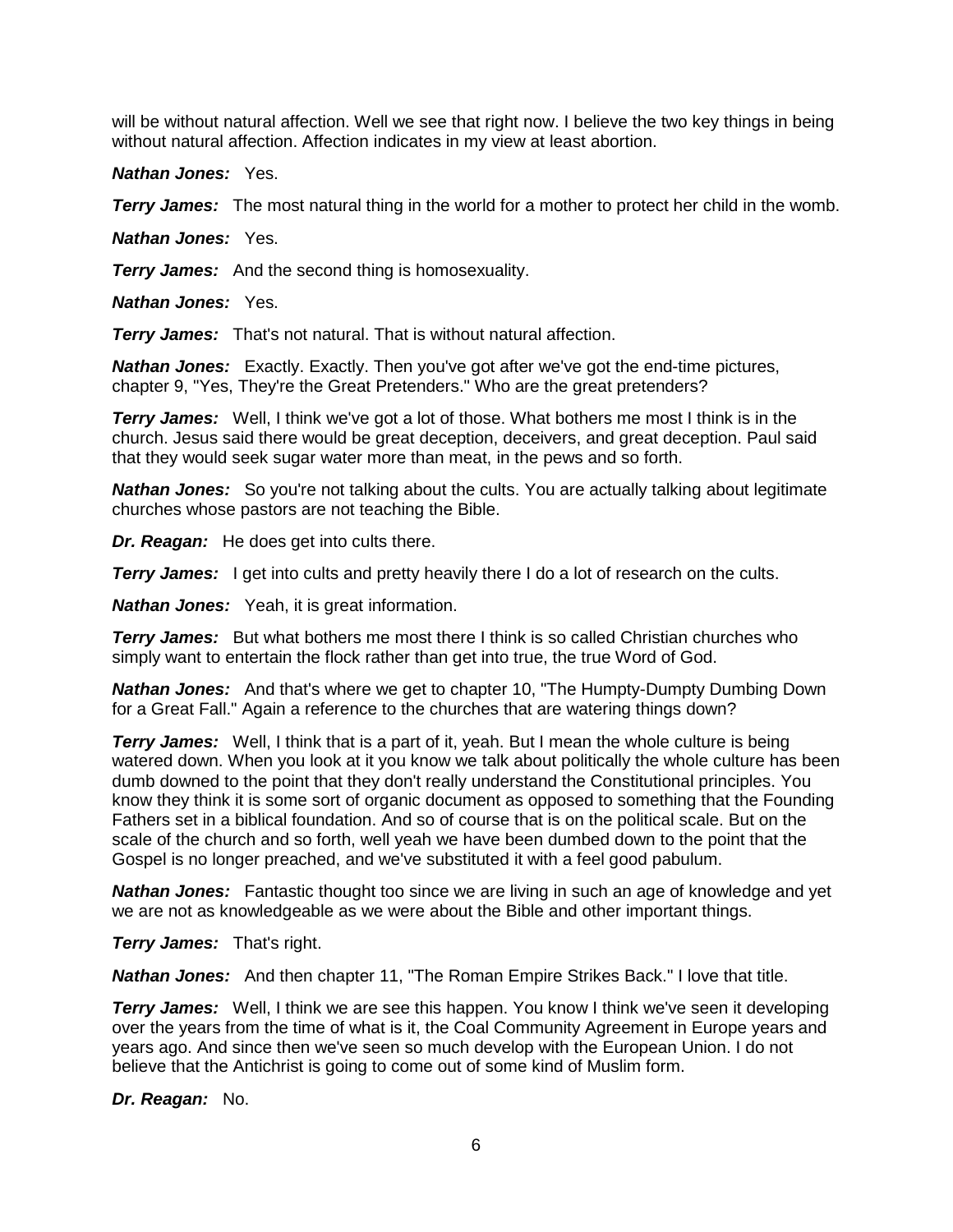**Terry James:** But we see his base developing now, and it is coming out of Central Europe I think. And we've seen so much disruption there. So many protests and everything else because of the failing economy. And the economy is what is going to bring this guy to power ultimately.

*Nathan Jones:* Well chapter 12, "Who is That Masked Man on a White Horse?" Who is that masked man?

*Dr. Reagan:* I thought it was the Lone Ranger.

*Nathan Jones:* Yeah.

*Terry James:* Speaking of which, well I start the chapter out talking about mine and your childhood and the Lone Ranger.

*Dr. Reagan:* That's right I used to come home from school and listen to "Lone Ranger" on the radio every day.

*Terry James:* This wonderful old lady, a German couple would invite me over and give me some homemade cookies and milk and I'd watch the Lone Ranger and old Tonto. And you know he always did good, you know. Well this guy is going to be just the opposite. He is going to come on a white horse it says in Revelation chapter 6, verse you know in the first part of Revelation chapter 6 he is going to come on a white horse. And I guess he will be wearing a white hate symbolically. But he is going to be far from the Lone Ranger and his way of dealing with people. And it is all about the Antichrist, the rise of Antichrist.

*Nathan Jones:* The Antichrist, yeah.

**Terry James:** I use a lot of quotes from people like my dear friend Dave Breese, my late friend Dave Breese and some others in fleshing out this chapter.

*Nathan Jones:* Well, chapter 13, "A Really Strong Cocktail Called Israel."

*Dr. Reagan:* And that is the biggie.

*Nathan Jones:* Now, why do you call it a cocktail?

*Dr. Reagan:* Yeah.

*Terry James:* Zechariah chapter 12, you know become a burdensome stone and all that, and the cup of trembling.

*Dr. Reagan:* Cup of trembling.

*Nathan Jones:* Cup of trembling, cocktail. Oh, that is clever.

**Terry James:** Cup of trembling to the whole world. And that is what Jerusalem and Israel is becoming. God calls Jerusalem the apple of His eye. And says anybody who tries to fool around with Israel and make them change what God has planned for them is going to be injured.

*Dr. Reagan:* He also says the whole world is going to come together against them in the end times.

**Terry James:** That's right and we see that happening. We see it developing everyday more and more.

*Dr. Reagan:* Even America.

*Terry James:* Yeah.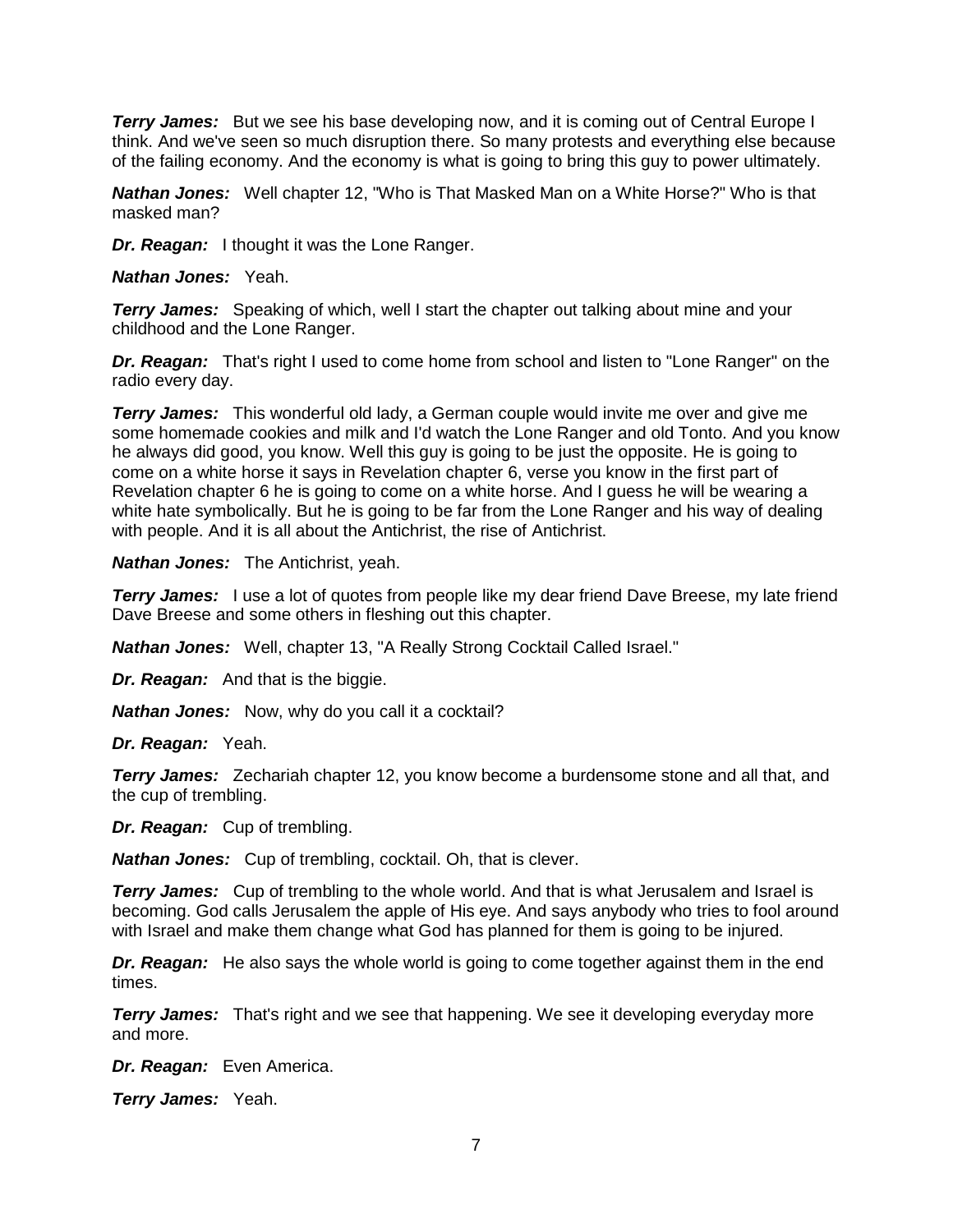*Nathan Jones:* Globalism on the rise. That will lead up to chapter 14, "Armageddon Lineup for the Super Bowl of War."

**Terry James:** Yeah, I have some great quotes in there from Dr. Fruchtenbaum and from John Walvoord and some others that really explain this lineup, this Super Bowl lineup for the last and final war. Of course that is all about Armageddon. I think we see all the nations gathering now. We see primarily the early stages of it. I think we see the Gog Magog themes developing right now with Russia, and Persia, and some of the others. But, that is all a prelude to the ultimate war which is going to be Armageddon. And again all the players I think are being arranged on stage. God is not causing this, but He knew it from the eternity passed, to the present what was going to happen. And it is simply playing out according to the script He allowed.

*Nathan Jones:* And that leads up to the climax of the whole Tribulation, right, chapter 15, "The Greatest Comeback of All Time!"

**Terry James:** Yeah, you know we've had a lot of great comebacks. Remember Doug Flutie and his Hail Mary pass, I mentioned that. And Mohammad, the late Muhammad Ali has gone on to his reward, remember that he was past his prime when he again won the championship after failing to go to the drafts and so forth. And so, talk about the greatest comeback. Well, there is only one great comeback that is going to be the greatest of all time. You know they thought they had done away with Jesus when they crucified Him, the whole world. Satan thought he had done away with Jesus when he crucified Him. No, He was playing into God's hands when they crucified Him. And He has promised to come back; it is the greatest promise of all times.

#### *Nathan Jones:* Amen.

**Terry James:** And He is coming back and He is coming back to rescue His Church, and to start a program with Israel. And I think that time is very near.

*Nathan Jones:* Now, of all those 15 chapters and 15 signs of the end times which one do you think--you mentioned convergence of course and if you want to say that. But is there a particular sign that you think has more power, and more impact that shows that we are near the Rapture than any of the others?

**Terry James:** Well, yeah I think developments in Israel. I think Dave was mentioning a while ago about Israel and the questions he sent out and so forth. Well I think Israel is definitely the number one signal where we are on God's prophetic timeline. So much has developed with everything centered on Jerusalem. I like to say that no matter which way the cameras turn, I mean if they come to the Presidential Elections here, or some other catastrophe in Haiti with a hurricane or whatever all the cameras turn right back to Jerusalem. And really Netanyahu at the center of it right now. So, God is continuing to focus on Israel. And I think it is the number one signal where we are. This Road Map to Peace thing that has been going on for so long and the hybrids of it that has come out of it I think is a major signal where we are on God's prophetic timeline.

**Dr. Reagan:** Terry, I'd like to go back to something that you just mentioned in passing and that is what do you think is going to be the most widespread explanation of the Rapture? I mean the people are going to want to know what's happened. So, what's going to be an explanation of it?

*Terry James:* You know I really think it is going to be a part of this space brother explanation. You know part of the New Age Movement that has developed over the years. I think UFOs are going to be a big part of it. I really do. What are your thoughts on it Dave? I'd like to know your thoughts on it because I know you have some.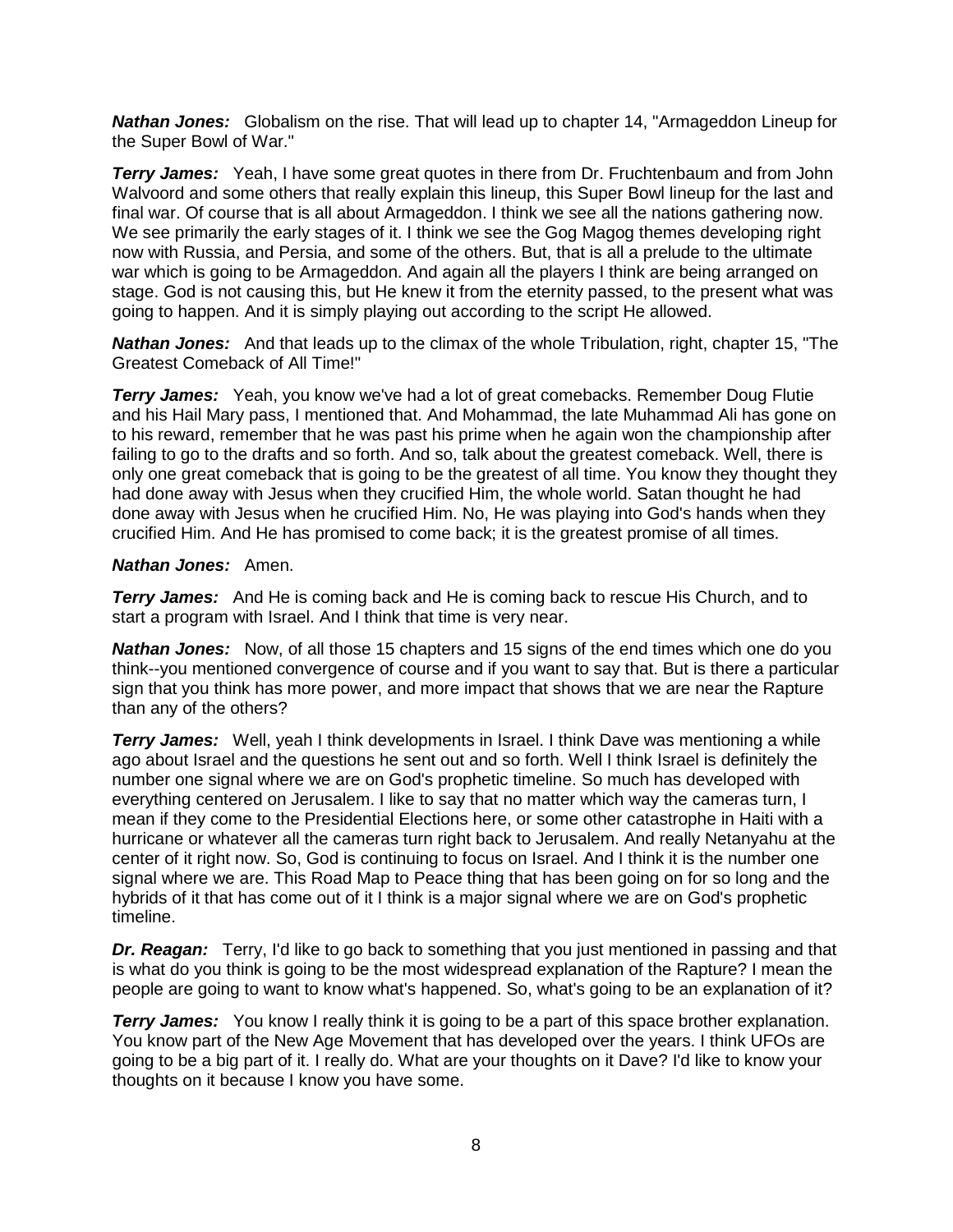*Dr. Reagan:* Yes, my thought is that back in the early 70's the leaders of the New Age Movement began to write that there's a time coming when those who are standing against the evolution of man, and against humanism and the development of human potential are going to be taken off the earth. They say this has been revealed to them by their master.

*Terry James:* Re-educator right.

*Dr. Reagan:* And we'll be taken off and those who believe in man and believe in the ultimate triumph of man will then be left to continue their evolutionary progress.

**Terry James:** I think that is probably at the center of it. There is one other thing on that and you might not agree Dave, I still very strongly believe it myself, I put it in the book. You know I believe that God is going to make a statement at the time of the Rapture about the missing. And that is He is going to tell the world in His opinion when life begins in the womb. I think every child below the age of accountability will be gone. I know there is a lot of argument against that. I would disagree with that argument. I believe every child below the age of accountability, including those in the womb are going to be gone at that moment. And I believe God is going to make a statement right then.

*Nathan Jones:* Besides that the Rapture obviously making a statement how does that then propel the Antichrist into power? Because you make that statement quiet frequently throughout your book.

**Terry James:** Well, I think just the fact of the fear factor. I mean they are going to accept any answer, any answer they can find.

*Dr. Reagan:* I think worldwide chaos and people are going to be looking.

**Terry James:** You know Jesus said you know at the time, in the days of Noah, days of Lot account said that the very day that they were taken out, the people were taken out, and that is "paralambano" that is a Greek term. I am not a Greek scholar but that is a Greek term for taken out. It is the same term that Jesus used in John chapter 14, verses 1-3 when He said, "I have come to receive you into Myself." "Paralambano" is a Greek term that says, they will be taken out. Unlike the term used, the flood that came and took them all away, that is "kai eren apantas" and that is different that is taken to judgment but "paralambano" means they are taken into safety and I think that's what's going to happen.

*Dr. Reagan:* On page 49 of your book you say and I quote, "My most profound hope for this book is that it be used to impress upon the spiritual dimension within each person who reads the exhortations written here that Jesus is on the very brink of calling His church."

#### *Terry James:* Yeah.

*Dr. Reagan:* You want to add anything to that?

**Terry James:** I don't. And Dave, you know we haven't had time to go into this particular thing. But there's a special reason for that in my own life. I would have to--it would be an entirely different program, another program to have to say it. But I think God has imparted to me just how important this is, and how close we are personally. I think not in the sense that He gave an Old Testament, or New Testament prophet that, but something happened in my own life.

*Dr. Reagan:* You actually died didn't you?

*Terry James:* Huh?

*Dr. Reagan:* You died?